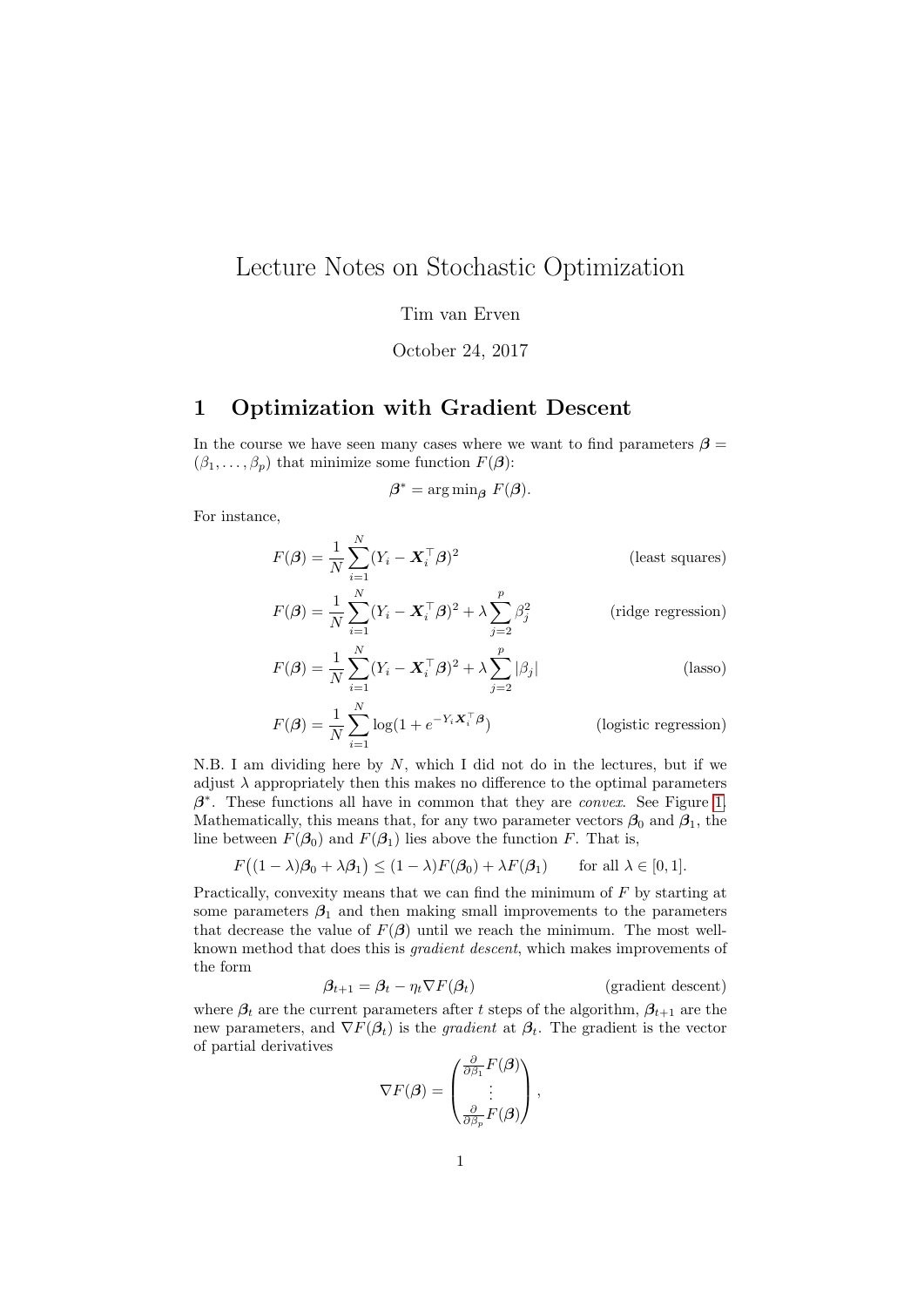<span id="page-1-0"></span>

(c) Convex function of two parameters

(d) Another convex function of two parameters (this function is actually linear)

Figure 1: Examples of convex and non-convex functions

and  $\nabla F(\beta_t)$  is always pointing in the direction in which F would increase the most if we moved away from  $\beta_t$ . Because we want to *decrease* F instead of increasing it, we take steps in the direction  $-\nabla F(\beta_t)$ , which is the direction in which F decreases the most if we move away from  $\beta_t$ . Finally, the number  $\eta_t > 0$  in the definition of gradient descent is called the *step size*, because it controls the size of our steps. The best way to choose the step sizes  $\eta_t$  depends controls the size of our steps. The best way to choose the step sizes  $\eta_t$  depends<br>on properties of the function F, but common choices are  $\eta_t = C, \eta_t = C/\sqrt{t}$  and  $\eta_t = C/t$ , where C is some constant. For example, if the function F is not only convex, but also  $\gamma$ -smooth, then choosing  $\eta_t = \frac{1}{\gamma}$  guarantees that the difference between  $F(\beta_t)$  and  $F(\beta^*)$  (where  $\beta^*$  are the optimal parameters) decreases at a rate that is in the order of  $O(1/t)$ :

$$
F(\beta_t) - F(\beta^*) \le \frac{2\gamma \|\beta_1 - \beta^*\|^2}{t-1},
$$

so the more steps we take (that is, the larger  $t$ ), the closer we get to the optimum parameters [\[1\]](#page-2-0). (In case you are wondering,  $\gamma$ -smoothness means that the second derivative of F in any direction is at most  $\gamma$ .)

## 2 Stochastic Optimization

Every step of gradient descent requires computing the gradient of  $F$ . If  $F$ consists of a sum of many functions:

<span id="page-1-1"></span>
$$
F(\boldsymbol{\beta}) = \frac{1}{N} \sum_{i=1}^{N} f_i(\boldsymbol{\beta}),
$$
\n(1)